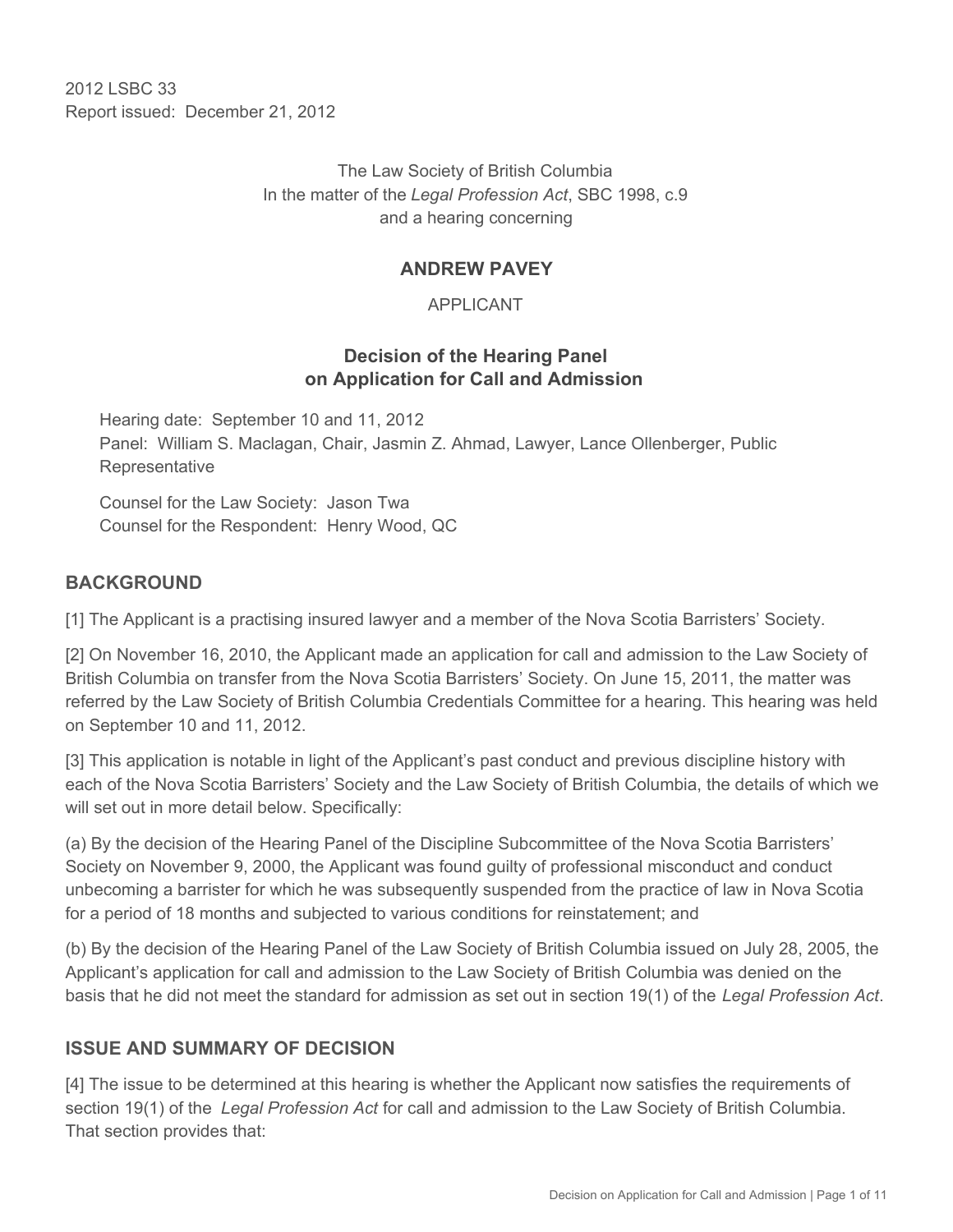19(1) No person may be enrolled as an articled student, called and admitted or reinstated unless *the benchers are satisfied that the person is of good character and repute and fit to become a barrister and a solicitor of the Supreme Court* .

[emphasis added]

[5] The Applicant has the burden of proving that he meets the character and fitness test on a balance of probabilities under Law Society Rule 2-67.

[6] The Law Society does not take issue with the "fitness" component of the test set out in section 19(1).

[7] The specific issue before the Panel, then, is whether the Applicant has met the burden of proving that he is of "good character and repute" required for call and admission to the Law Society as set out in section 19(1) of the *Legal Profession Act*.

[8] Having considered the law and the evidence before it, for the reasons to be set out below, this Panel has concluded that the Applicant has met the burden and should be admitted as a member of the Law Society of British Columbia.

## **THE LAW**

[9] What constitutes "good character and repute" has been the subject of both judicial consideration and decisions of hearing panels of the Law Societies of British Columbia and Upper Canada. That law does not, for the most part, appear to be in dispute.

[10] In affirming the June 12, 1992 decision of the hearing panel of the Law Society of British Columbia in *McOuat v. Law Society of BC* (1993), 78 BCLR (2d) 106, the Court of Appeal of this province adopted the writing of Mary Southin, QC (as she then was) "What is 'Good Character'?", published in *The Advocate*, 1977 v. 35, at 129, as follows:

I think in the context "good character" means those qualities which might reasonably be considered in the eyes of reasonable men and women to be relevant to the practice of law in British Columbia at the time of application.

Character within the Act comprises in my opinion at least these qualities:

1. An appreciation of the difference between right and wrong;

2. The moral fibre to do that which is right, no matter how uncomfortable the doing may be and not to do that which is wrong no matter what the consequences may be to oneself;

3. A belief that the law at least so far as it forbids things which are malum in se must be upheld and the courage to see that it is upheld.

What exactly "good repute" is I am not sure. However, the Shorter Oxford Dictionary defines "repute" as "the reputation of a particular person" and defines "reputation" as:

1. The common or general estimate of a person with respect to character or other qualities; the relative estimation or esteem in which a person is held.

2. The condition, quality or fact of being highly regarded or esteemed; also respectability, good repute.

In the context of s. 41 I think the question of good repute is to be answered thus: would a right-thinking member of the community consider the applicant to be of good repute? ...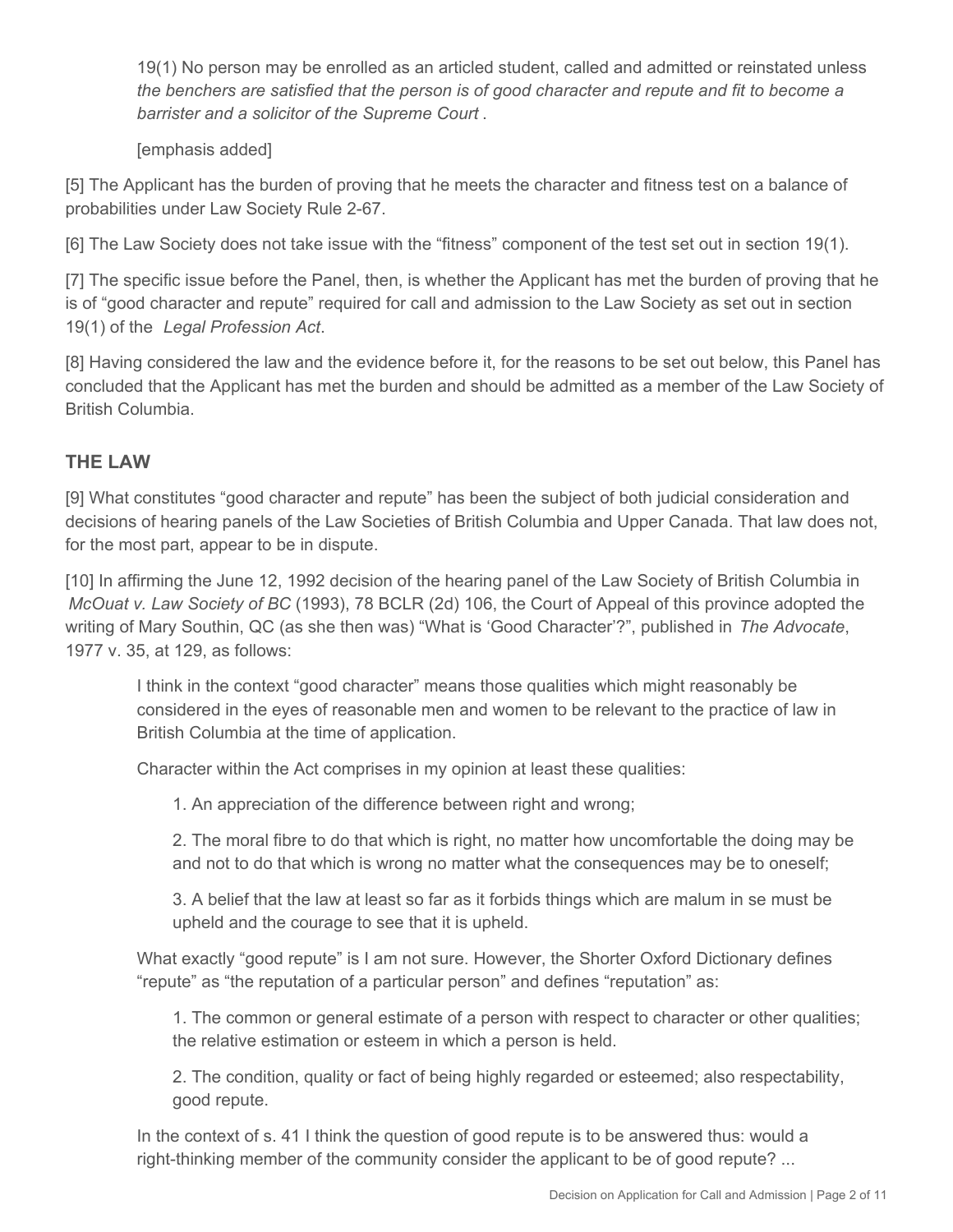If that right-thinking citizen would say, knowing as much about an applicant as the Benchers do, "I don't think much of a fellow like that. I don't think I would want him for my lawyer", then I think the Benchers ought not to call him or her.

[11] In *Re D.M.* (June 14, 1994 Panel Decision), the hearing panel echoed the requirement that the expectations of the public, together with those of the profession, be reflected in any assessment of character and repute. It stated at pages 4-5 of that decision as follows:

… The question remains as to whether or not the applicant has shown that he is now a person of good character and reputation and fit to become a barrister and solicitor of the Law Society of British Columbia. In our view, fitness in this context depends on good character and reputation and must reflect to some extent the expectations of both the public generally and other lawyers specifically in what both groups desire, need or otherwise seek in a member of this profession. Like it or not, lawyers are held out to represent themselves as a community to the larger public community and as a group which, because of its honesty and integrity, enjoys an especial place. Accordingly, the status of barrister and solicitor requires that a special standard of honesty, integrity, and trustworthiness be imposed, met and kept at all time so that public confidence is maintained and properly nurtured. To prove that this standard is met and will be met thus requires more than a reflection on a person's past honest conduct. The burden is high so that the same public can see that we as a profession having earned and been granted their trust, will continue to work toward doing everything necessary to keep it. To this end a lawyer must not only show that he or she has all the attributes of good character – honesty being one of them – the lawyer must also show that he or she has other attributes from which a forecast of future integrity can be made. In summary, the profession at large and also the general public require lawyers to adhere to impeccable standards of behaviour and it is only through the adherence to such standards that we as a profession clamber and which, inter alia, gives to lawyers both status and economic advantage.

[12] However, the hearing panel of the Law Society of this province in *Re. Lee*, 2009 LSBC 22, quoted the decision in *Law Society of Upper Canada v. Schuchert*, [2001] LSDD No. 63 at para. 18, qualifying that proposition, stating at paragraph [79]:

The relevant test is not whether there is too great a risk of future abuse by the applicant of the public trust, but whether the applicant has established his good charter at the time of the hearing on a balance of probabilities. … The applicant need not provide a warranty or assurance that he will never breach the public trust.

## **POSITION OF THE PARTIES**

[13] The general propositions of law regarding a determination of an applicant's "good character and repute" are not in dispute. In particular, the parties agree that the interest of both the public and the profession are a determining factor in that assessment and that the relevant date of the determination is the date of the hearing.

[14] The parties' positions diverge, however, in the significance given by each of the parties to the Applicant's past conduct in assessing whether he is of "good character and repute" as of the date of this hearing.

[15] On one hand, although the Law Society accepts the proposition that the Panel must determine the Applicant's "character and repute" as of the date of the hearing, it has argued that the Applicant's past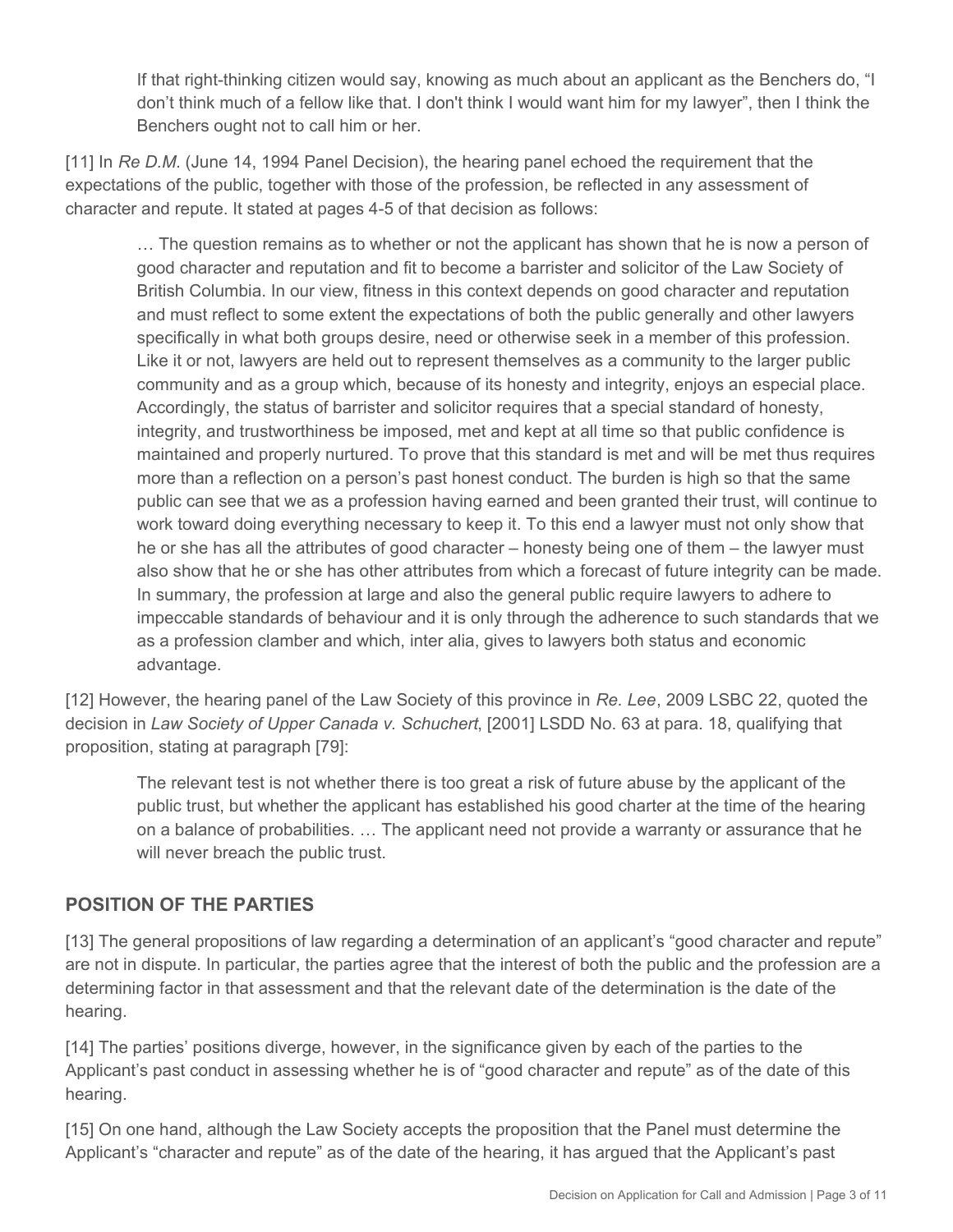conduct, which it describes as "very serious and disturbing," should inform the Panel in assessing that present day character and repute. In particular, it identified the following as issues to be inquired into at this hearing:

(a) The circumstances surrounding and leading up to the decision of the hearing panel of the Discipline Subcommittee of the Nova Scotia Barristers' Society on November 9, 2000 and the Applicant's subsequent suspension from the practice of law in Nova Scotia;

(b) The filing of an assignment into bankruptcy in 2002 (although the Law Society did not vigorously pursue the bankruptcy as a factor in determining the Applicant's current character and repute);

(c) Comments made by the Applicant in 2005 regarding the competency of the Nova Scotia hearing panel;

(d) The circumstances surrounding and leading up to the decision of the hearing panel of the Law Society of British Columbia issued on July 28, 2005 and, in particular, the Applicant's conduct in engaging in the unauthorized practice of law in British Columbia and his failure to be candid with a client with respect to his status as a lawyer in Nova Scotia and British Columbia;

(e) The circumstances surrounding the Applicant's representation of and holding himself out as "counsel" for a client in British Columbia; and

(f) The Applicant's past use of, and dependency on, cocaine.

[16] Relying on the decision of the hearing panel of the *Law Society of Upper Canada in Schuchert* (supra), the Law Society conceded that "character does evolve and a person can rehabilitate himself or herself such that past character defects can be overcome." However, relying on that same decision, it also argued:

It is important not to confuse the good character requirement for admission with notions about forgiveness or about giving an Applicant a second chance. The admissions panel is not in the forgiveness business; the test to be applied is clear, and the admissions panel is to determine if the applicant is of good character today. …

[17] On the other hand, while the Applicant conceded that past conduct is relevant in a determination of whether an applicant is of "good character and repute", he placed greater emphasis on the significance of his rehabilitation. He urged the Panel to rely primarily on the evidence of the character witnesses, all of whom, he argued, "provide significant bases for assessing his present character and reputation, and his potential contribution to the profession within British Columbia."

[18] Relying on various decisions of the hearing panels of the Law Societies of Upper Canada and British Columbia, he argued, among other things, that:

(a) The standard to be met in assessing an applicant's character and repute is not one of perfection or certainty;

*Law Society of BC v. Buttar* 2009 LSBC 14 at para. [37], citing *Law Society of Upper Canada v. Birman*, [2005] LSDD No.13 at para. 14

(b) Wherever there is a history of disturbing behaviour, "the question becomes whether the applicant is able to demonstrate that he or she has rehabilitated himself or herself,"…noting that "[a]lways a balance must be struck between protecting the public from rogue or undesirable lawyers and the concept of redemption through rehabilitation, which runs deep in western civilization";

*Re: Applicant 3*, 2010 LSBC 23 at para. [22]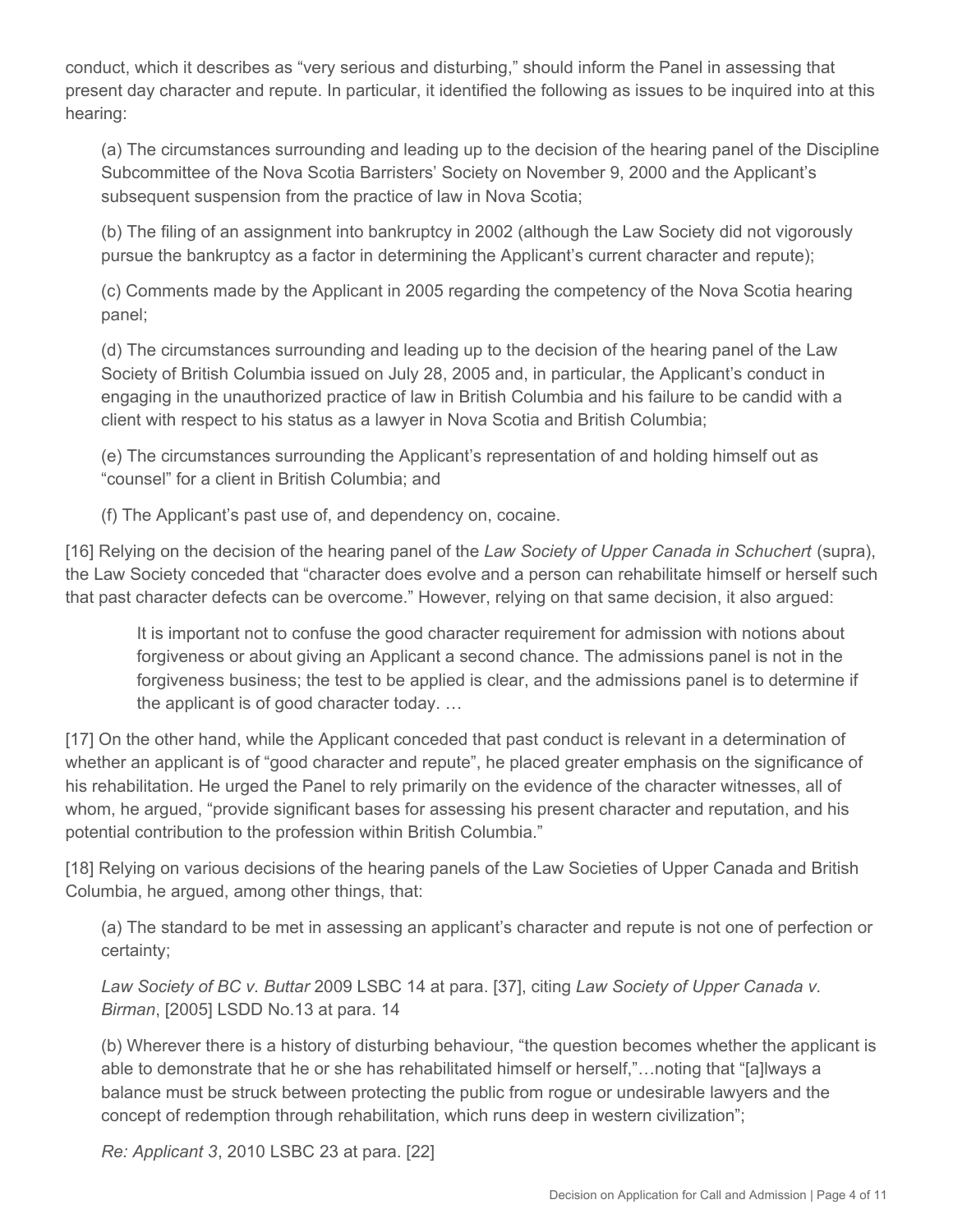(c) Because every person's character is formed over time and in response to a myriad of influences, it seems clear that no isolated act or series of acts necessarily defines or fixes one's essential nature for all time;

*Re: Lee* (supra) at para. [79] quoting *Birman* (supra) at paras. 13 and 14

(d) With respect to the public interest in the assessment of an applicant's character and repute, "It is in the public interest to have articled students and lawyers from diverse backgrounds. Persons who have gone astray and have truly rehabilitated themselves can give valuable insight to clients, the courts and the public. They can become valued and trustworthy members of the profession. …"; and

*Re: Applicant 3*, (supra) at para. [23]

(e) The relevant test is not whether there is too great a risk of future abuse by the applicant of the public trust, but whether the applicant has established his good character at the time of the hearing on a balance of probabilities. The test does not require perfection or certainty. The applicant need not provide a warranty or assurance that he will never again breach the public trust. The issue is his character today, not the risk of his re-offending.

*Schuchert* (supra) at para [18]

# **EVIDENCE BEFORE THIS PANEL**

## **Joint Book of Documents**

[19] Counsel provided the Panel with a Joint Book of Documents, Volume I of which contained:

(a) the decision of the Hearing Panel of Discipline Subcommittee of the Nova Scotia Barristers' Society on November 9, 2000;

(b) the decision on penalty dated January 22, 2001 in respect of the Nova Scotia hearing panel decision;

(c) the decision of the Nova Scotia Court of Appeal dated November 21, 2001 denying the Applicant's appeal of the Nova Scotia hearing panel decision and the related penalty decision;

(d) the decision of the Hearing Panel of the Law Society of British Columbia issued on July 28, 2005; and

(e) various other orders and documents relating to the Applicant's discipline history in Nova Scotia and British Columbia.

[20] Volume II of the Joint Book of Documents contained documents marked as exhibits from the hearing conducted before a hearing panel of the Law Society of British Columbia leading up its July 28, 2005 decision.

[21] The decisions, documents and evidence contained in the Joint Book of Documents were provided to this Panel solely for the purpose of providing background and history to the matter currently before it. That material was used for that purpose.

[22] The Panel accepts as fact all of the findings and determinations made by the previous hearing panels and courts of Nova Scotia and British Columbia.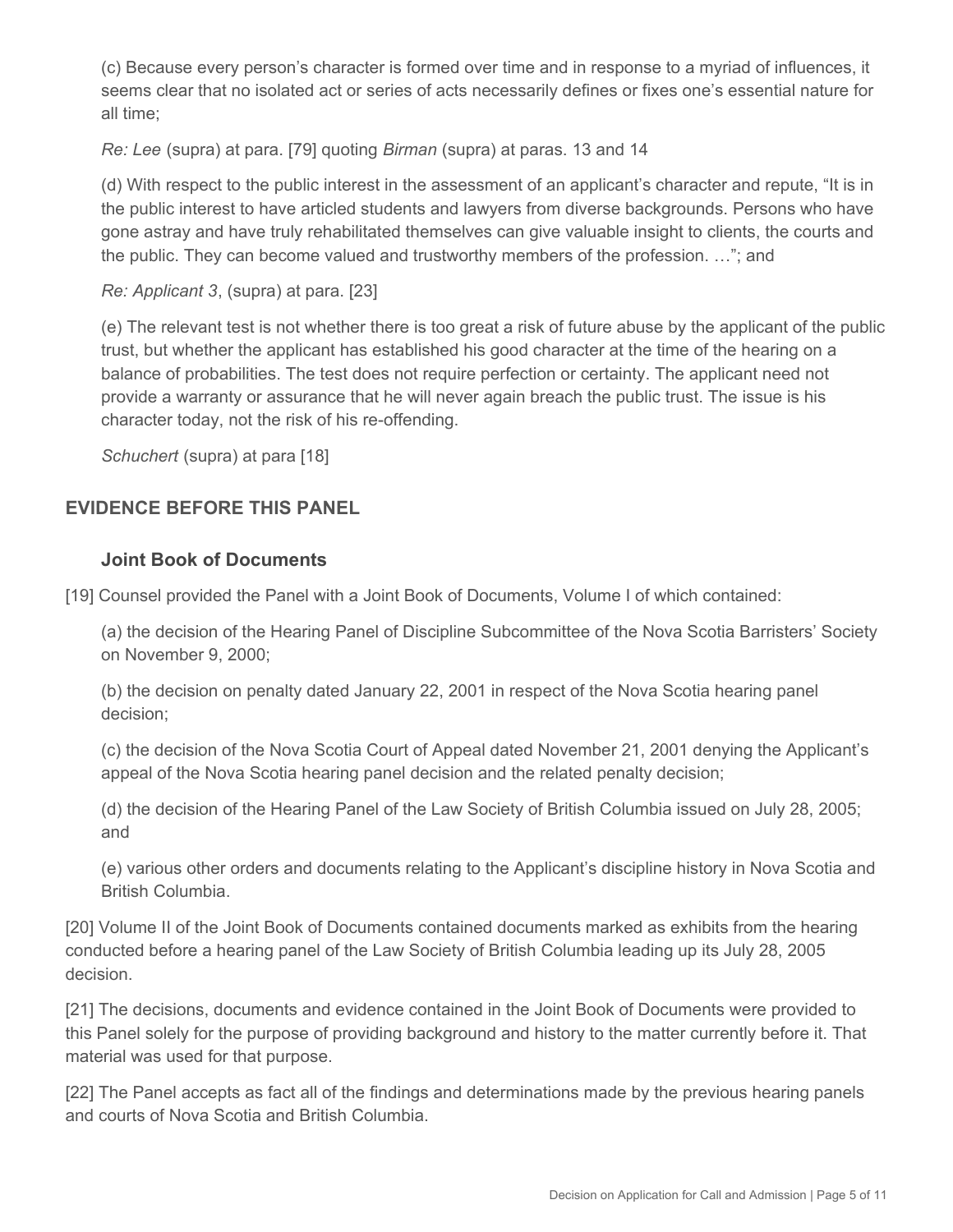### **Character Witnesses**

[23] The Panel received character evidence of the Applicant from:

(a) FF, Barrister and Solicitor practising in Nova Scotia;

(b) KR, Barrister and Solicitor practising in Nova Scotia;

(c) LB, a Family Mediator, Child Protection Mediator, Parent Co-ordinator and a trainer at the Justice Institute of British Columbia;

(d) LM, a long-time friend of the Applicant; and

(e) HM, former Chair of the B.C. Human Rights Tribunal.

[24] Each of FF, KR, LB, and LM gave their evidence orally and all were cross-examined by counsel for the Law Society. In addition, each of these witnesses presented a character reference letter to the Panel.

[25] By consent of the parties, the evidence of FF and KR was given by telephone conference call as those witnesses reside in Nova Scotia. Given the cost involved in travel, we commend counsel for the Law Society for consenting to this procedure and permitting the Panel to hear the important evidence and cross-examination of these witnesses.

[26] HM did not give oral evidence and was not cross-examined by counsel for the Law Society. Her evidence was submitted by way of letter only.

## **The Applicant**

[27] The Applicant gave evidence on his behalf in support of his application for admission and call, both in the form of oral evidence and in the form of a letter written by and on his own behalf. The Applicant was cross-examined by counsel for the Law Society.

## **CHRONOLOGY OF EVENTS AND SUMMARY OF EVIDENCE**

#### **General Background**

[28] Having completed his elementary and high school education in Port Alberni, Richmond and Vancouver, the Applicant commenced and completed his undergraduate degree at the University of British Columbia.

[29] The Applicant received a scholarship to attend Dalhousie Law School and completed his legal training there from 1974 to 1978.

[30] After a brief delay in commencing his articles, the Applicant was called to the bar of Nova Scotia in 1980.

[31] The Applicant practised continuously in Nova Scotia without incident or complaint for approximately 20 years. His practice dealt primarily with criminal matters, legal aid matters, and family law.

## **The 2000 – 2001 Decision of the Hearing Panel of the Discipline Subcommittee of the Nova Scotia Barristers' Society**

[32] After a formal hearing in 2000, the hearing panel of the Discipline Subcommittee of the Nova Scotia Barristers' Society concluded that the Applicant had assisted a former client with the purchase of crack cocaine, used crack cocaine with the client and had sexual relations with that client.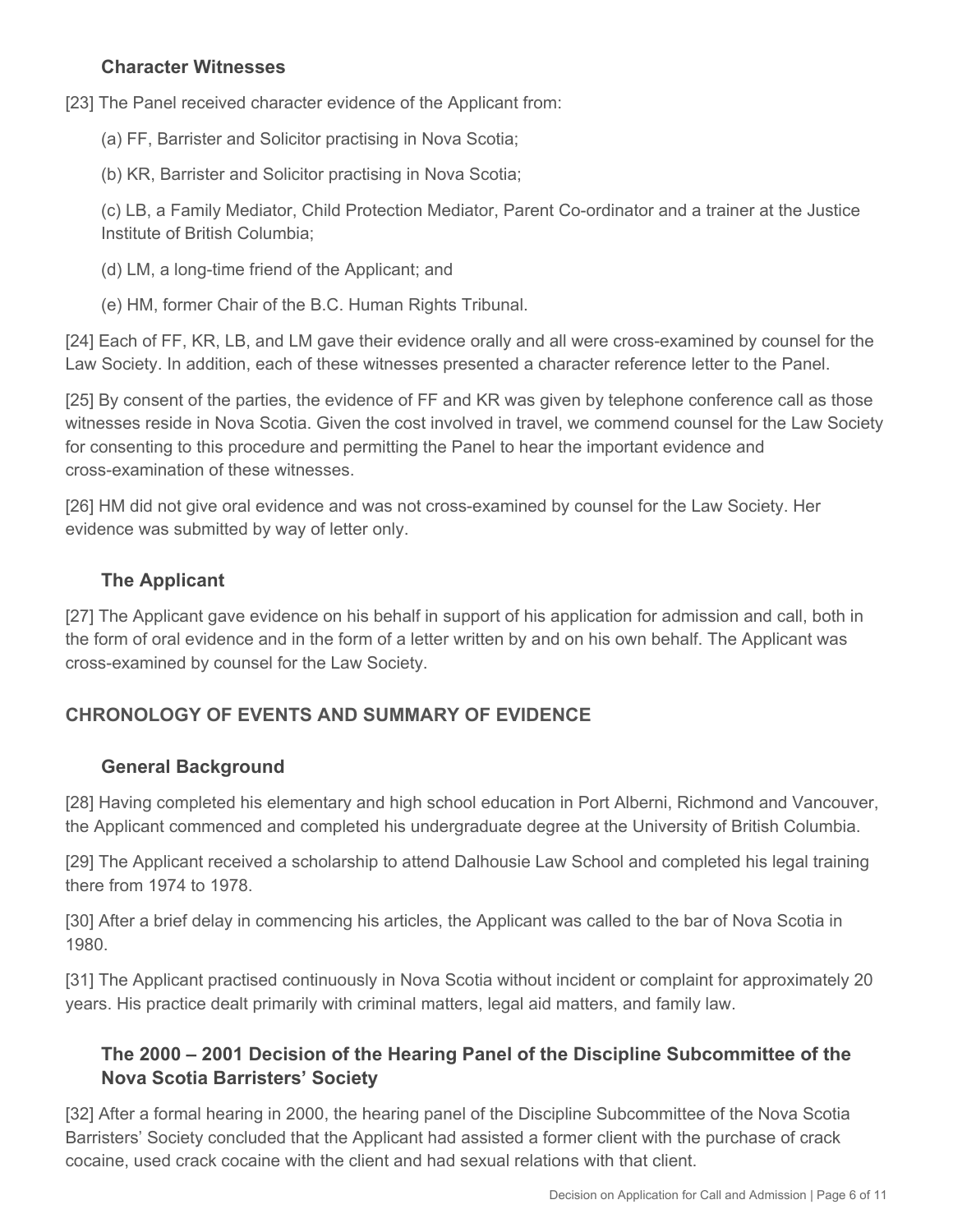[33] As a result, the Applicant was found guilty of professional misconduct and conduct unbecoming a barrister, for which he was ultimately suspended from practising law in Nova Scotia for 18 months. Conditions of reinstatement included:

(a) submitting to a drug dependency assessment; and

(b) submitting a mental health report showing that he was not suffering from any mental health disorder.

[34] The Applicant denied the client's allegations and appealed the decision of the Nova Scotia hearing panel to the Nova Scotia Court of Appeal. The Court of Appeal dismissed the Applicant's appeal.

## **Return to British Columbia in 2001 – 2002**

[35] In January 2001 the Applicant returned to British Columbia where his mother was then residing.

[36] On returning to British Columbia in 2001, the Applicant established and conducted a meditation practice, a practice he has maintained to date.

[37] Having re-settled in British Columbia, the Applicant spearheaded efforts to form a family mediation society and recruited a group of respected individuals in the mediation community to form a board of directors. He invited LB to join the group of mediators on its board in 2002.

[38] LB testified that in recruiting her for the board, the Applicant did not disclose his past conduct or discipline history in Nova Scotia to her, or to any of the other board members. Rather, in her words "it was not until late spring of 2003 that each board member received an email containing a newspaper article outlining [his] legal situation in Nova Scotia." It is unclear from the evidence who delivered the email or why.

[39] As a result of the information regarding the Applicant's past conduct and discipline history becoming public, the non-profit society lost its government funding. LB felt compelled to resign from the board "because there was no acceptable level of trust."

[40] In March, 2002, the Applicant declared bankruptcy. He was subsequently discharged from bankruptcy.

## **Reinstatement to the Nova Scotia Barristers' Society – 2003**

[41] Having met the conditions required for reinstatement, on December 1, 2003, the Applicant was reinstated to the Nova Scotia Barristers' Society.

# **The 2004 – 2005 decision of the BC Hearing Panel**

[42] On December 22, 2003, the Applicant applied for call and admission on transfer to the Law Society of British Columbia. On March 4, 2004, the application was referred to hearing by the Credentials Committee of the Law Society.

[43] The hearing before the panel (the "BC Hearing Panel") was initially held on November 2, 3, 4, and 23, 2004. Before the BC Hearing Panel completed its deliberations, counsel for the Law Society applied to reopen its case. The hearing was reconvened on June 28, 2005.

[44] By decision released on July 28, 2005, the BC Hearing Panel denied the Applicant's application for admission to the Law Society of British Columbia finding that the Applicant was not at that time "a person of good character and repute and fit to become a barrister and a solicitor" as required by Section 19(1) of the *Legal Profession Act*.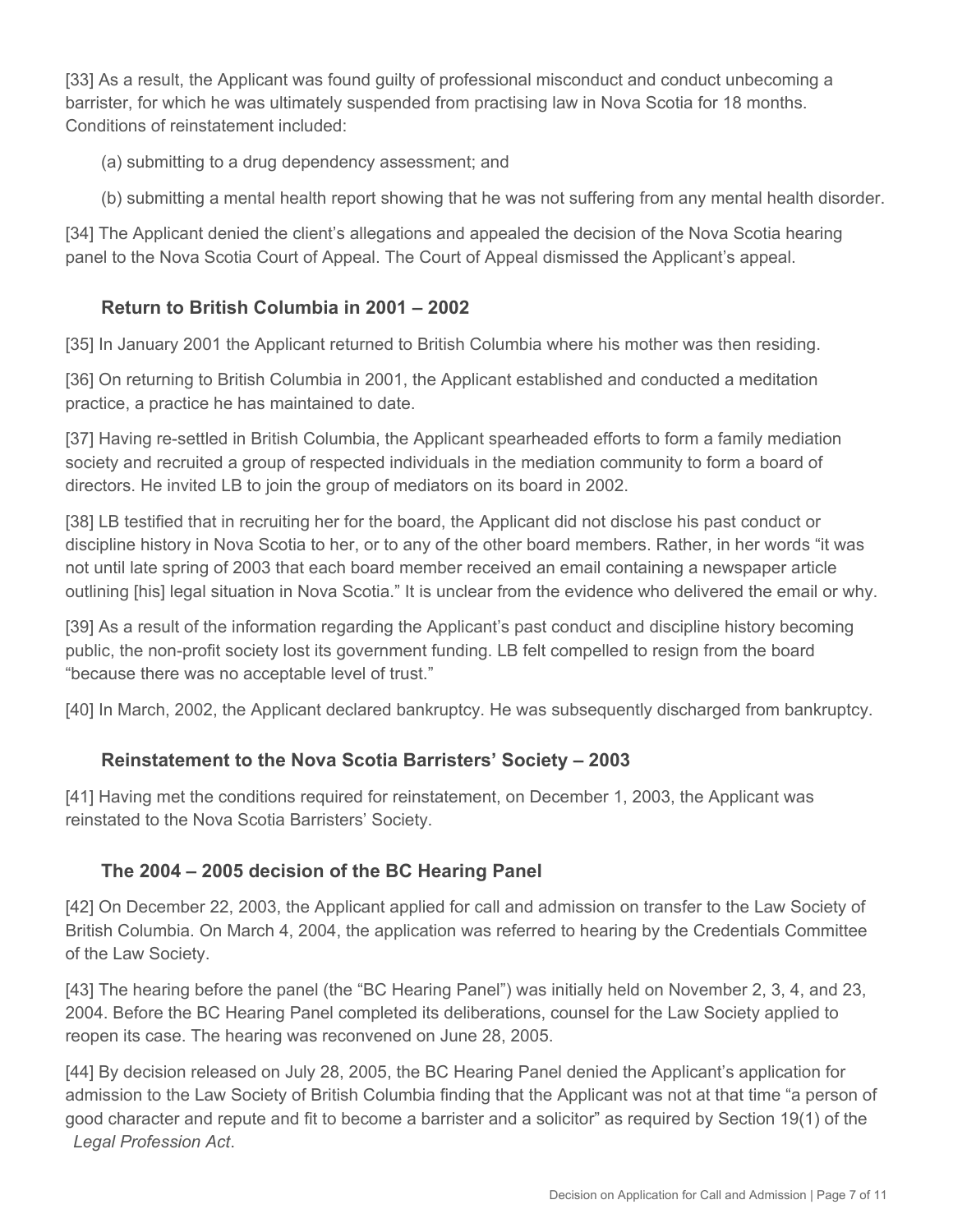[45] A review of the decision of the BC Hearing Panel suggests it came to its decision primarily as a result of:

(a) the Applicant's dishonesty and failure to be candid with a client about the reason he was not a lawyer in BC (i.e., his discipline history in Nova Scotia) and about the manner in which the Law Society operates (i.e., implying that a quota system prevented him from being called in BC);

(b) the Applicant's dishonesty with the same client and the hearing panel about the fact that he was practising law instead of providing mediation services; and

(c) the Applicant's dealings with a second client for whom he engaged in the practice of law commencing "just two days" after the initial hearing had been adjourned for a decision.

[46] Neither the conduct leading up to the Applicant's suspension from practice in Nova Scotia in 2001 nor the 2002 bankruptcy appeared to be of major significance to the BC Hearing Panel in its decision to deny the Applicant's application for admission to the Law Society of British Columbia.

[47] The BC Hearing Panel accepted the medical evidence presented to it that, by the time of hearing in 2005, "the Applicant [had] dealt with medical and mental health issues that caused him to be suspended in [Nova Scotia] and that they are no longer an issue for him."

### **Comments Regarding the Competency of the Nova Scotia Hearing Panel**

[48] In 2005, some four years from the decision of the Nova Scotia Hearing Panel, the Applicant publically criticized both the competency of the hearing panel and its treatment of him. His comments were subsequently published in a book.

[49] At this hearing, the Applicant conceded that his comments were "injudicious" and described them as "silly comments borne out of anger … ." In retrospect, he acknowledged that the hearing panel had been civilized and respectful and that the 18-month suspension he was given "could have been a lot worse."

#### **Injunction from the Practice of Law in British Columbia - 2005**

[50] By Consent Order filed in the Supreme Court of British Columbia on December 14, 2005, the Applicant was permanently enjoined from practising law in British Columbia until such time as the Applicant became a member in good standing of the Law Society of British Columbia.

#### **Return to the Practice of Law in Nova Scotia – 2005**

[51] In 2005, the Applicant decided to return to the practice of law in Nova Scotia, both for financial reasons and to allow him to face his problems in Nova Scotia head-on. To that end, he met with the Barristers' Society of Nova Scotia to discuss his return to practice. The Applicant also met with a panel from the Legal Aid Society to discuss reinstatement, which would allow him to perform legal services for it. As a result of those efforts, since 2005, the Applicant has practised law in Nova Scotia as a sole practitioner primarily doing Legal Aid work and family law. He has conducted that practice in a space-sharing arrangement with FF.

[52] The Applicant's evidence was that, given the relatively small size of the Halifax bar and given the notoriety resulting from his past conduct, at times his return to practice in Nova Scotia was difficult but humbling.

[53] While he has not fully disclosed his past conduct and discipline history with every person or client since his return to practice in Nova Scotia, he has done so when asked. When he has done so, most people have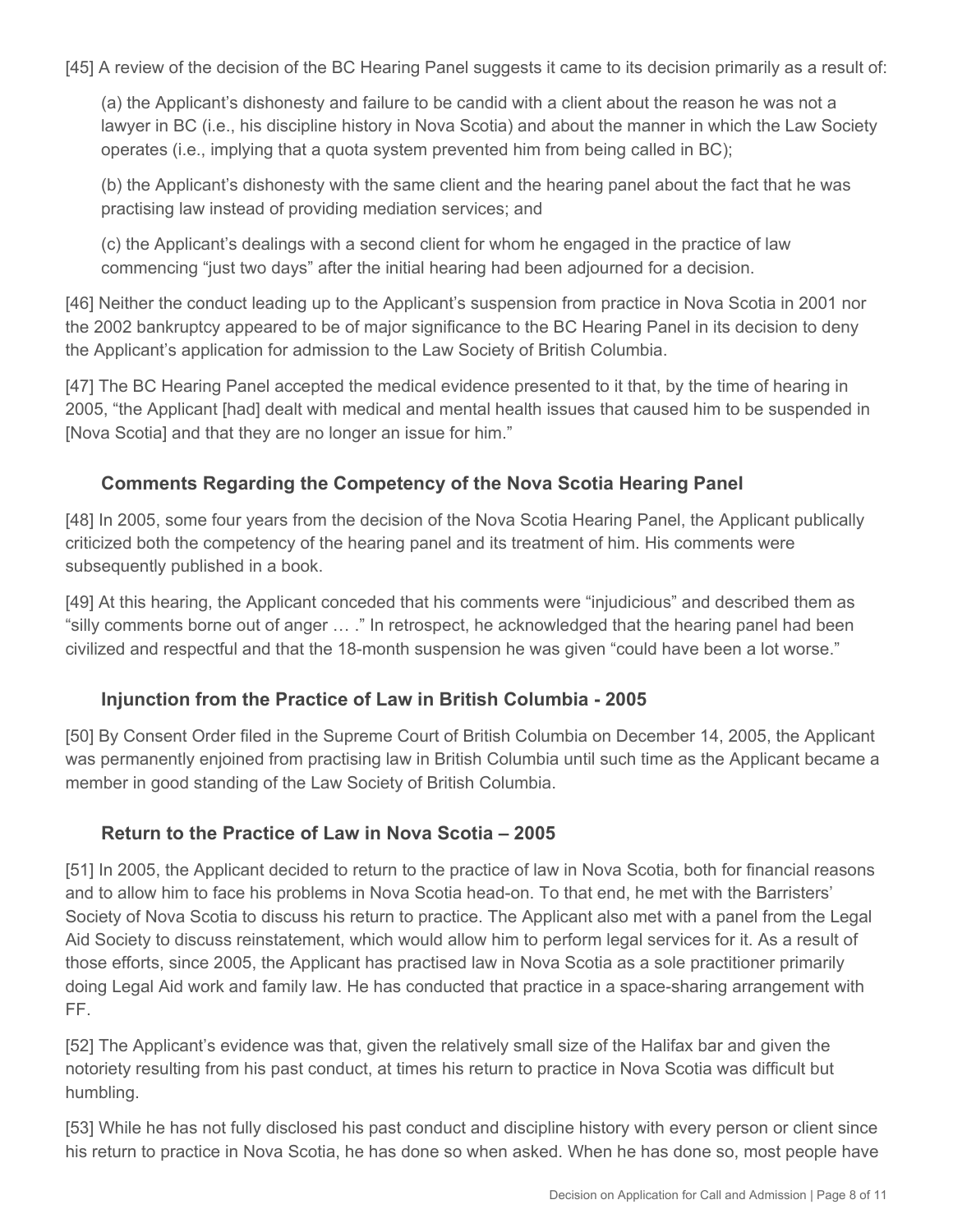been encouraging of his efforts to re-establish his practice and have accepted him back. Clients have, for the most part, chosen to remain as his client.

[54] FF has confirmed that, at the time the Applicant contacted him in 2005 to inquire about sharing office space, he was open and candid about the charges and decision of the BC Hearing Panel relating to the unauthorized practice of law in British Columbia.

[55] FF also confirmed that since re-establishing his legal practice in Nova Scotia in 2005, the Applicant has operated a busy and stressful practice. His view was that at all times since 2005, the Applicant has been able to effectively and positively handle the stress of that full and busy practice.

[56] Because he is a lawyer practising in Nova Scotia who directly practised with and observed the Applicant on a daily basis from 2005 to date, we place significant weight on the evidence of FF.

[57] KR gave evidence that she met the Applicant in 2006 when she applied for an articling position. At the time, the Applicant was forthright about his discipline history in Nova Scotia. The Applicant told her about the decision, the discipline, and that the decision was published. The Applicant also told her about the decision of the BC Hearing Panel regarding the unauthorized practice of law in BC. In her experience, the Applicant was up front about his past, he never hid or lied about his past conduct or discipline history.

[58] From the time she accepted an articling position with the Applicant and FF in 2006, KR had the opportunity to observe the Applicant in the course of his practice, including his interactions with clients and in court. Given her previous work with "vulnerable populations", including the mentally ill and children, KR described herself as being "very sensitive" to what she deemed to be appropriate behaviour. Even with the background, she never had any concerns with the Applicant's conduct or interactions with clients.

[59] In KR's view, the Applicant is a mature person who has a lot of life experience and knows exactly what he needs to do in order to function effectively, healthily, professionally and appropriately.

[60] KR has practised in close contact with and observed the Applicant on a daily basis for approximately six years. We place significant weight on her evidence.

[61] At all times between 2005 and 2012, the Applicant has conducted his legal practice in Nova Scotia without any reports or complaints of improper conduct.

## **Post 2005 Mediation Practice in British Columbia**

[62] In 2006, LB reconnected with the Applicant and for the past six years has worked with him on the board of a society called Family Mediation Canada. She has found him steadfast and hard working with a good reputation among mediators.

[63] In May 2012, together LB and the Applicant met with another mediator who was considering working with the society. LB testified that the Applicant was forthcoming with respect to his discipline history with the Law Society.

[64] Notwithstanding her previous distrust of the Applicant stemming from the lack of disclosure in 2003, LB has come to regard the Applicant as a "trusted colleague".

[65] Both HM, a former Chair of the BC Human Rights Tribunal, and LM, a long-time friend of the Applicant, provided favourable character evidence in support of the Applicant's application for call and admission to the Law Society of British Columbia. While we have noted the evidence of both of these individuals, we have placed little weight on that evidence: HM because she was not subject to cross-examination and LM because she has not worked with the Applicant or seen him conduct himself in a professional capacity.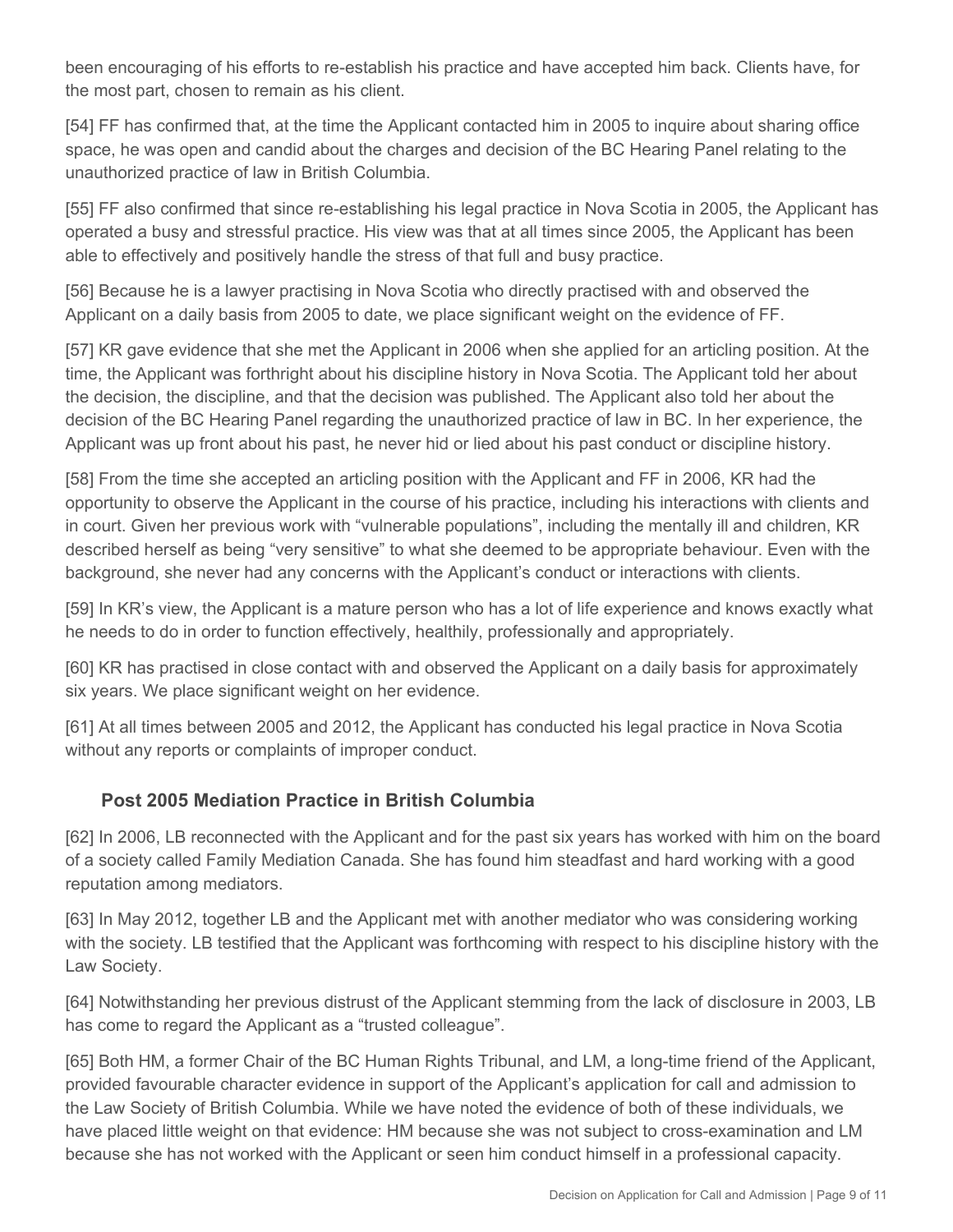[66] At all times between 2005 and 2012, the Applicant has conducted his mediation practice in British Columbia without any, or any report of, negative incidents or complaint, either for the unauthorized practice of law or otherwise.

### **DISCUSSION AND ANALYSIS**

[67] The clear, mainly uncontroverted, evidence is that the Applicant's past conduct, particularly between the years 1997 to 2005 was, in the words of the Applicant's counsel, "lamentable". Much of that conduct has resulted in the conclusion by hearing panels of both the Nova Scotia Barristers' Society and Law Society of British Columbia that, in the past, the Applicant was not of "good character and repute". Of particular significance:

(a) He has had addiction issues that impacted on his ability to practise law and led, at least in part, to his suspension in Nova Scotia;

(b) He has had mental health issues that impacted on his ability to practise law;

(c) In 2001 he assisted a particularly vulnerable client in purchasing cocaine, used cocaine and had sexual relations with her, all while acting as her legal counsel. As a result of that conduct, the Applicant was suspended from practising law in Nova Scotia for 18 months;

(d) The Applicant has been publically critical of the competency of the Nova Scotia hearing panel and of its treatment of him;

(f) In 2002, during the period in which he was suspended from practice in Nova Scotia, the Applicant was not candid with a client for whom he engaged in an authorized practice of law about his discipline history or the regulation of lawyers of British Columbia;

(g) The Applicant was not candid with fellow board members of a non-profit society regarding his past conduct and discipline history, which history eventually led to the loss of funding for the society;

(h) In 2002, the Applicant declared bankruptcy; and

(i) On at least two separate occasions in 2005 the Applicant engaged in the unauthorized practice of law in British Columbia.

[68] The evidence before this Panel also discloses as follows:

(a) The Applicant has overcome the addiction and mental health issues that led (in part) to his suspension from practice in Nova Scotia in 2001;

(b) The Applicant has been discharged from his 2002 bankruptcy;

(c) The Applicant has admitted that his conduct was wrong with respect to his dealings with the clients with whom he engaged in the unauthorized practice of law and that he was not candid with the BC Hearing Panel in respect of that unauthorized practice;

(d) The Applicant has acknowledged that his negative comments about the competency of the Nova Scotia hearing panel and its treatment of him were "injudicious";

(e) Since returning to Nova Scotia in 2005, the Applicant has been candid with both colleagues and clients regarding his past conduct and discipline history; and

(f) Most significantly, in seven years since 2005, the Applicant has practised law in Nova Scotia without any reports or complaints of improper conduct. Similarly he has continued to operate his mediation